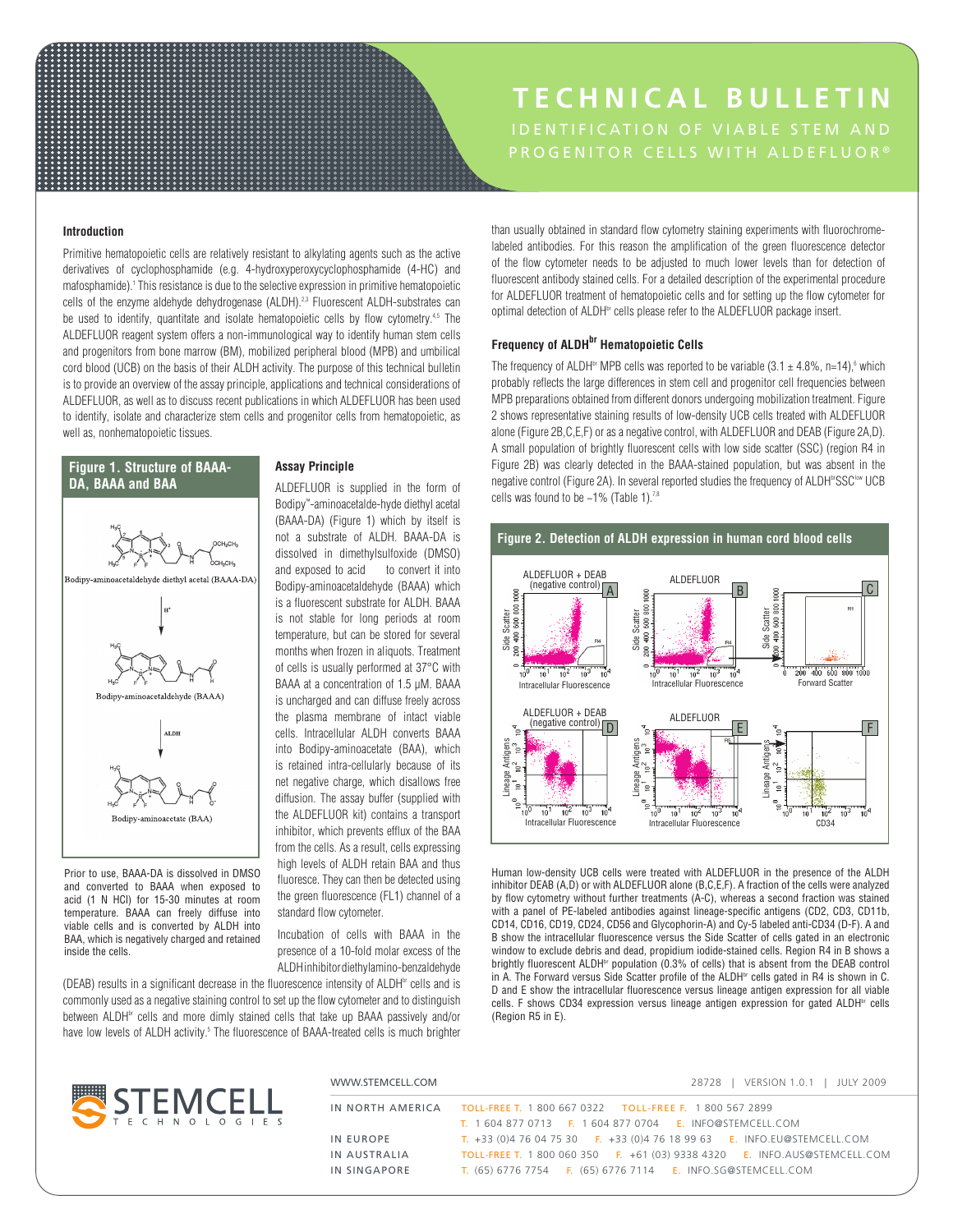# PROGENITOR CELLS WITH ALDEFLUOR® **TECHNICAL BULLETIN**

Results of preliminary experiments on ALDH expression in human BM showed that the fluorescence profiles for ALDEFLUOR-treated BM cells (Figure 3A,B) and the frequency of ALDH<sup>br</sup> BM cells were very similar to the profiles obtained for UCB cells (Figure 2A,B and Table 1).

## **Multiparameter Analysis of ALDH**<sup>br</sup> Cells

ALDEFLUOR-treated cells can be stained with fluorescently-conjugated antibodies against cell surface markers and analyzed by multiparameter flow cytometry to correlate ALDH expression with other phenotypic properties of hematopoietic cells. In principle, all fluorescent labels that are commonly used in conjunction with Bodipy or other green fluorochromes can be used in combination with ALDEFLUOR. These include R-phycoerythrin (PE), PE-tandem conjugates, PerCP, Cyanine-5 (Cy-5) and allophycocyanin (APC), which are detected in the FL2, FL3 or FL4 detectors of most commonly used flow cytometers. However, as the green fluorescence of ALDEFLUOR-treated cells is very strong, it is even more important than in standard multicolor experiments that electronic fluorescence compensations between the



Low-density BM cells (A-D) and lineage-depleted\* BM cells (E,F) were treated with ALDEFLUOR in the presence (A,C,E) or absence (B,D,F) of the ALDH-inhibitor DEAB, and immunostained with Cy-5-conjugated anti-CD34.

green fluorescence channel used to measure ALDH and the other fluorescence channels are set accurately using appropriate single color stained control cells.

# Expression of CD34, CD133 and Other Hematopoietic Markers on ALDH<sup>br</sup> Cells

In various studies the reported average frequencies of ALDH<sup>br</sup>SSC<sup>low</sup> cells that express CD34 ranged between 73 and 95% with little difference between UCB and MPB (Table 1).<sup>7-9</sup> The frequency of ALDH<sup>br</sup>SSC<sup>low</sup> human BM cells that expressed CD34 was found to be somewhat lower, 49-59% (Figure 3C-F, Table 1), but additional studies, directly comparing hematopoietic cells from different tissues, will be needed to determine whether these differences are significant.

A relatively large proportion of ALDH<sup>br</sup>SSC<sup>low</sup> UCB and BM cells displays the CD34<sup>+</sup>CD38<sup>-/</sup> low phenotype, which is consistent with the selective expression of ALDH in primitive hematopoietic cells (Table 1). The frequency of ALDH<sup>br</sup>SSC<sup>low</sup> cells that are CD34<sup>+</sup>CD38<sup>-/</sup>  $\frac{1000}{2}$  was reported to be only 0.75  $\pm$  1.2% in MPB, which is more than 10-fold lower than the frequency reported for UCB and BM (Table 1). Additional studies will be needed to determine whether these differences represent lower ALDH expression in very primitive MPB cells or different CD38 distribution on hematopoietic subsets in MPB compared to UCB and BM. A large proportion of ALDH<sup>br</sup>SSC<sup>low</sup> cells also displays other phenotypic markers of primitive hematopoietic cells, i.e., CD117 and CD133 (Table 1).<sup>7-9</sup> The ALDH<sup>br</sup>SSC<sup>low</sup> CD133<sup>+</sup> .<br>cells include the small subset of CD133<sup>+</sup>CD34<sup>-</sup> cells which may represent very primitive multipotent stem cells.<sup>6,10</sup>

Analysis of ALDEFLUOR-treated UCB cells stained with a panel of PE-labeled antibodies against lineage-specific antigens expressed on lineage-committed progenitors and mature cells (CD2, CD3, CD11b, CD14, CD16, CD19, CD24, CD56 and Glycophorin-A) and Cy-5 labeled anti-CD34 showed that a large proportion (63% in the experiment shown in Figure 2) of ALDH<sup>br</sup> cells expressed little or no lineage antigens (Figure 2E). Most Lin<sup>-</sup>ALDH<sup>br</sup>SSC<sup>low</sup> cells were CD34<sup>+</sup> (Figure 2F). CD34<sup>-</sup>ALDH<sup>br</sup>SSC<sup>low</sup> cells were heterogeneous with respect to lineage antigen expression. Most ALDH<sup>br</sup>CD34<sup>-</sup> cells expressed lineage antigens, but at much lower levels than most ALDH<sup>dim</sup> or ALDH<sup>-</sup> cells (upper left quadrant in Figure 2F), and may represent committed precursors that are in the process of differentiating into lineage<sup>+</sup> cells. A small population of ALDH<sup> $\text{wCD}34$ <sup>-</sup> cells (less than 0.04% of the UCB cells)</sup> has undetectable lineage antigen expression (lower left quadrant in Figure 2F). Similar populations of ALDH<sup>br</sup>CD34<sup>-</sup> UCB and BM cells have also been reported in other studies and were found to have low or absent expression of CD38.<sup>11,12</sup> Functional characterization of sorted ALDH<sup>br</sup>CD34<sup>-</sup> cells in culture and transplantation assays are needed to determine if these ALDH<sup>w</sup>CD34<sup>-</sup>Lin<sup>-</sup> and CD38<sup>-</sup> cells represent very primitive hematopoietic stem cell (HSC) or progenitor cells, similar to the CD34<sup>-</sup> HSCs reported previously.<sup>13,14</sup> If confirmed, ALDEFLUOR treatment might thus provide a relatively straightforward approach for the isolation of these rare CD34<sup>-</sup> HSCs.

# Enrichment of ALDH<sup>br</sup> Cells by Depletion of Lineage-Antigen Expressing Cells

Removal of lineage<sup>+</sup> cells prior to ALDEFLUOR treatment increases the proportion of ALDH<sup>br</sup> UCB cells by >10 fold to, on average, a frequency of 12-23% of the lineage<sup>-</sup> cells (Table 1).<sup>7,9</sup> Lineage depletion can be achieved by immunomagnetic separation using the EasySep® or StemSep® methods or by immunorosetting using the RosetteSep® method.\*\* Representative flow cytometry diagrams are shown of CD34 vs. ALDH expression before (Figure 3C,D) and after (Figure 3E,F) immunomagnetic depletion of lineage<sup>+</sup> human BM cells using the StemSep<sup>®</sup> method. In this experiment depletion of lineage<sup>+</sup> cells increased the frequency of ALDH<sup>br</sup>SSC<sup>low</sup> cells from 1 to 47% (Table 1C). By increasing the frequency of ALDH<sup>br</sup> cells, lineage depletion prior to ALDEFLUOR staining will greatly reduce the time needed to further purify ALDH<sup>br</sup> cells by FACS sorting. Lineage depletion also removes ALDH<sup>Ibw</sup> monocytes, granulocytes and other mature cells and this will allow more selective gating of ALDH<sup>br</sup> cells and improve the purity of ALDH<sup>br</sup> hematopoietic cells isolated by FACS sorting.

## **Functional Properties of ALDHbr Cells**

Exposure of hematopoietic cells to ALDEFLUOR does not affect cell viability and proliferation. ALDEFLUOR-treated cell suspensions show normal colony forming cell (CFC) numbers and colony size distributions compared to untreated samples in standard hematopoietic colony assays in semi-solid media (MethoCult® GF H4434, Catalog #04434). Sorted ALDH<sup>br</sup> cells show high frequencies of progenitors and HSCs identifiable in CFC assays, long-term cultures and transplantation assays in immunodeficient NOD/SCID mice, whereas sorted ALDH<sup>-/low</sup> cells are relatively depleted of such cells. In various studies, CFC and long-term culture-initiating cell (LTC-IC) frequencies in human UCB or mobilized blood samples were

\* Human low-density BM cells were incubated with a panel of antibodies against lineage antigens (CD2, CD3, CD14, CD16, CD19, CD24, CD56, CD66b and Glycophorin-A; StemSep® progenitor enrichment cocktail, Catalog #14066) and lineage+ cells were removed using the StemSep® immunomagnetic separation method.

\*\* For further information on the cell separation products offered by STEMCELL Technologies please contact a representative or consult our website (www.stemcell.com).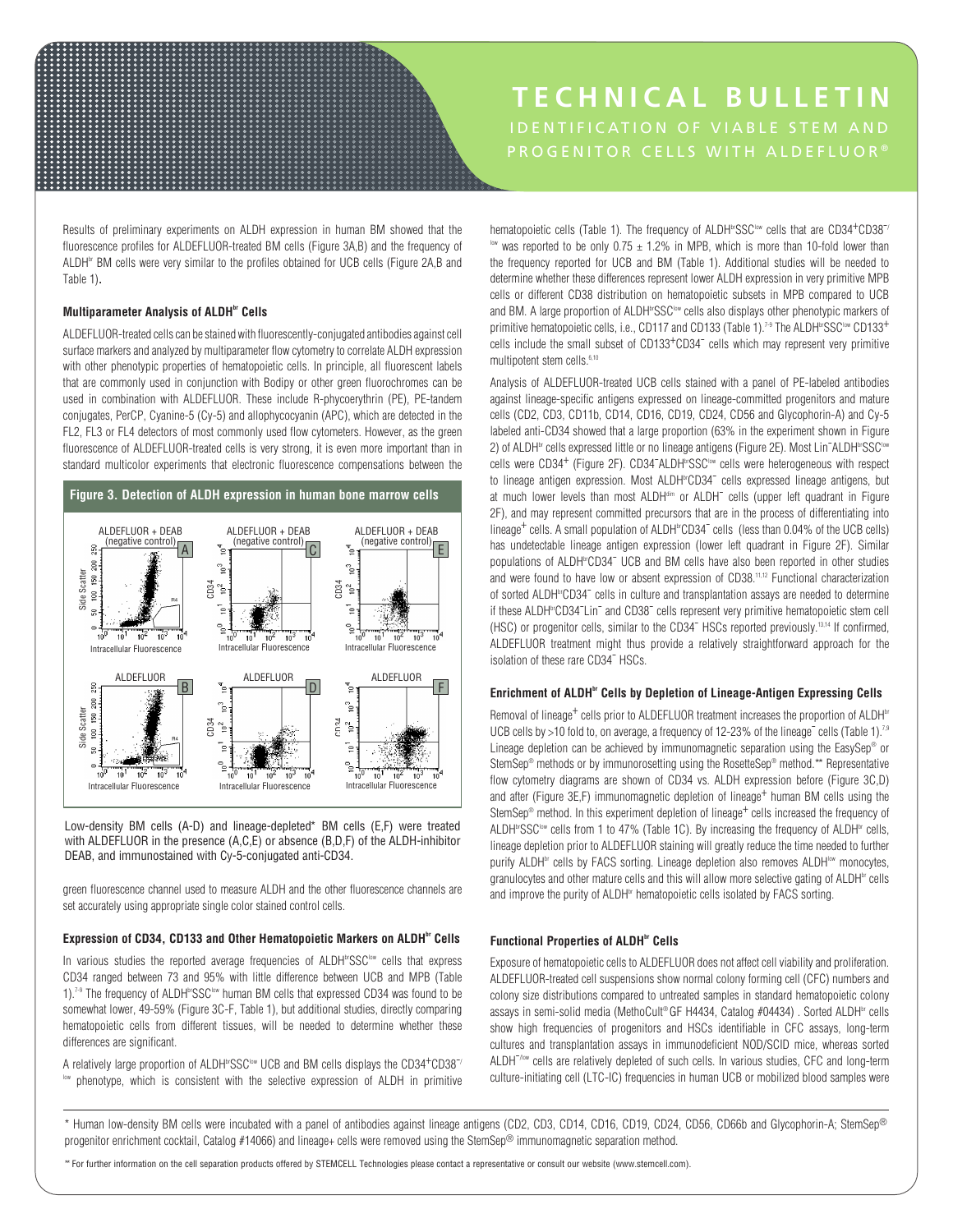# PROGENITOR CELLS WITH ALDEFLUOR® **TECHNICAL BULLETIN**

| Phenotype                 | Frequency          | n                                           | Reference         |             |
|---------------------------|--------------------|---------------------------------------------|-------------------|-------------|
|                           | % of total MNC:    | $1.1 \pm 0.2$                               | 4                 | 7           |
| ALDH <sup>br</sup> SSClow | % of lin-depleted: | $12 \pm 3$<br>$22.6 \pm 3.0$                | 6<br>$6 - 9$      | 7<br>9      |
| $CD34+$                   | % of ALDHbr:       | $95 + 1$<br>$74 \pm 20$<br>$91.0 \pm 2.9$   | 4<br>11<br>6 - 9  | 7<br>5<br>9 |
| CD34+CD38 <sup>-</sup>    | % of ALDHbr:       | $65 \pm 4$<br>$46 \pm 22$<br>$25.5 \pm 3.7$ | 4<br>6<br>$6 - 9$ | 7<br>5<br>9 |
| CD133 <sup>+</sup>        | % of ALDHbr:       | $31 - 57$<br>$72.9 \pm 4.2$                 | 3<br>$6 - 9$      | 7<br>9      |
| $CD117+$                  | % of ALDHbr:       | $83.1 \pm 2.7$                              | $6 - 9$           | 9           |

## B. Mobilized Peripheral Blood

| Phenotype                           | Frequency                                    | n               | Reference      |          |
|-------------------------------------|----------------------------------------------|-----------------|----------------|----------|
| <b>ALDH</b> brSSClow                | % of total MNC:                              | $3.1 \pm 4.8$   | 14             | 6        |
| $CD34+$                             | % of ALDHbrSSClow:                           | $73.4 \pm 11.7$ | $6 - 16$       | 6        |
| CD34+CD38-                          | % of ALDHbrSSClow:                           | $0.75 \pm 1.2$  | $6 - 16$       | 6        |
| CD133 <sup>+</sup>                  | % of ALDH <sup>br</sup> SSC <sup>tow</sup> : | $68.2 \pm 15.8$ | $6 - 16$       | 6        |
| C. Bone Marrow                      |                                              |                 |                |          |
| Phenotype                           | Frequency                                    | $\mathsf{n}$    | Reference      |          |
| ALDH <b>brSSClow</b>                | % of total MNC:                              | 1.1             | 1              | StemCell |
|                                     | % of lin-depleted:                           | 46.9            | 1              | StemCell |
| $CD34+$                             | % of ALDH <sup>br</sup> SSC <sup>tow</sup> : | $49.2 - 58.8$   | 3              | StemCell |
| CD34+CD38-                          | % of ALDHbrSSClow:                           | 6.5, 21.9       | $\overline{2}$ | StemCell |
| CD34 <sup>-</sup> CD38 <sup>-</sup> | % of ALDHbrSSClow:                           | 2.1, 4.3        | $\overline{2}$ | StemCell |

enriched between 50 and 220-fold in sorted ALDH<sup>br</sup> cells relative to unfractionated cells, with CFC-frequencies up to 1 in 4.5 ALDH<sup>br</sup>SSC<sup>low</sup> cells. ALDH<sup>low</sup> fractions showed little or no CFC and LTC-IC activity when cultured at densities of up to 2 x  $10^{\rm s}$  cells. $^{5,7,9}$ 

Human HSCs detected by their ability to give multi-lineage cell engraftment in genetically immunodeficient NOD/SCID and NOD/SCID/b2-microglobulin-knockout mice have been found in the ALDH<sup>br</sup>SSC<sup>low</sup> and ALDH<sup>br</sup>Lin<sup>-</sup> subsets.<sup>7-9</sup> ALDH<sup>br</sup>SSC<sup>low</sup> cells supported human lympho-myelopoiesis for >16 weeks in transplanted mice whereas ALDH<sup>ow</sup> cells did not engraft at cell doses up to 5 x 10<sup>5</sup> per mouse,<sup>9</sup> or only showed myeloid repopulation for 4-8 weeks after transplantation.<sup>7</sup> Using limiting dilution analysis, the frequency of long-term NOD/SCID repopulating cells was estimated to be  $>1/4000$  ALDH<sup>br</sup>SSC<sup>low</sup> cells.<sup>7</sup>

The in vitro and in vivo data demonstrate that ALDH activity identifies a heterogeneous population of cells which is enriched for committed progenitors with in vitro colony-forming ability, as well as distinct sub-populations of human hematopoietic stem cells that can generate mature blood cells with different kinetics and duration in vivo.

In one study, the number of transplanted ALDH<sup>br</sup>SSC<sup>low</sup> cells in autologous MPB stem cell grafts correlated with the time to neutrophil and platelet reconstitution.<sup>6</sup> These results indicate that enumeration of ALDH<sup>br</sup> cells may provide an alternative to measurements of CD34+ cell content to identify and enumerate hematopoietic stem cells and progenitor cells in clinical grafts on the basis of functional characteristics rather than phenotype.

# **Detection of ALDH Activity in Mouse Hematopoietic Stem Cells and Progenitor Cells**

The utility of ALDEFLUOR for hematopoietic cells from mice and other species has not been determined. However, high levels of ALDH activity have been identified in mouse hematopoietic cells in experiments that used a different ALDH substrate, dansyl aminoacetaldehyde (DAAA).4 Detection of the fluorescence of DAAA-treated cells requires the use of flow cytometers equipped with a UV laser, which are less commonly available than flow cytometers used to detect ALDEFLUOR treated cells. Using DAAA treatment in combination with elutriation and depletion of lineage<sup>+</sup> cells, a rare population of small  $ALDH^{\omega}$  cells was identified that was capable of long-term multi-lineage repopulation after transplantation, but lacked radioprotection and spleen colony forming ability.<sup>4</sup> Of interest, these cells expressed low to undetectable levels of Thy-1, Sca-1, c-Kit and CD34, and may represent a different class of stem cells than the cells that express the "classical" Lin-Sca1<sup>+</sup>kit<sup>+</sup>CD34<sup>-</sup> phenotype. Further analysis of ALDH activity in mouse BM subsets will be important to characterize these different stem cell populations.

# **Expression of ALDH in Nonhematopoietic Stem Cells**

Information on ALDH expression in nonhematopoietic cells is scarce. One group reported high ALDH expression in CD45<sup>-</sup>CD31<sup>+</sup> human UCB cells, which might represent endothelial cells,<sup>8</sup> but further characterization of these cells is needed to confirm and expand this finding. Immunofluorescence microscope analysis of fetal rat brain cells treated with ALDEFLUOR indicated that neural stem cells, identified at day 10.5 of gestation (E10.5), express ALDH.<sup>15</sup> The E10.5 neural cells displayed other characteristics of neural stem cells, i.e., they were CD24- , expressed nestin and the transcription factor Sox-1 and also expressed the ATPbinding cassette transporter, ABCG2, which has been shown to be responsible for the SP-phenotype of primitive hematopoietic cells. ALDH<sup>br</sup> cells were rare among E14.5 cells, which mainly consist of neural progenitor cells, suggesting that ALDH activity could be used to distinguish between neural stem and progenitor cells in rodent fetal brain tissue.<sup>15</sup>

# **Expression of ALDH in Tumor Cells**

Human tumor cell lines that are resistant to alkylating agents express the ALDH-1 and ALDH-3 isozymes.16 Both isozymes are enzymatically active on the BAAA substrate. ALDH-1A1 is the isozyme that is expressed in human hematopoietic cells.<sup>17</sup> Expression levels of ALDH-1A1 in some human tumor cell lines, as measured by real-time PCR and spectrophotometric methods, appear to correlate with their ability to oxidize BAAA.17 Measurement of ALDH activity by ALDEFLUOR staining may be useful to screen tumor cell samples for resistance to alkylating agents and to identify heterogeneity within tumor cell populations. However, not all cell lines that express ALDH-1A1 are able to oxidize BAAA, and, conversely, not all cell lines that oxidize BAAA express ALDH-1A1. This suggests that other factors influence ALDH1-mediated BAAA oxidation and that other ALDH isozymes may oxidize BAAA as well.<sup>17</sup> As ALDH activity in tumor cell lines appears to be higher than in normal hematopoietic cells, cell selection on the basis of ALDH expression may be a potential purging strategy for leukemia and other cancers. The development of such therapeutic approaches, however, will require further research into ALDH expression and activity in leukemia-initiating cells and other primary tumor cell populations obtained from patients.

# **Further Information**

Further information on ALDEFLUOR including a detailed description of the technical procedure, can be found at www.stemcell.com/technical/aldh.aspx. Please click on the ALDEFLUOR link.